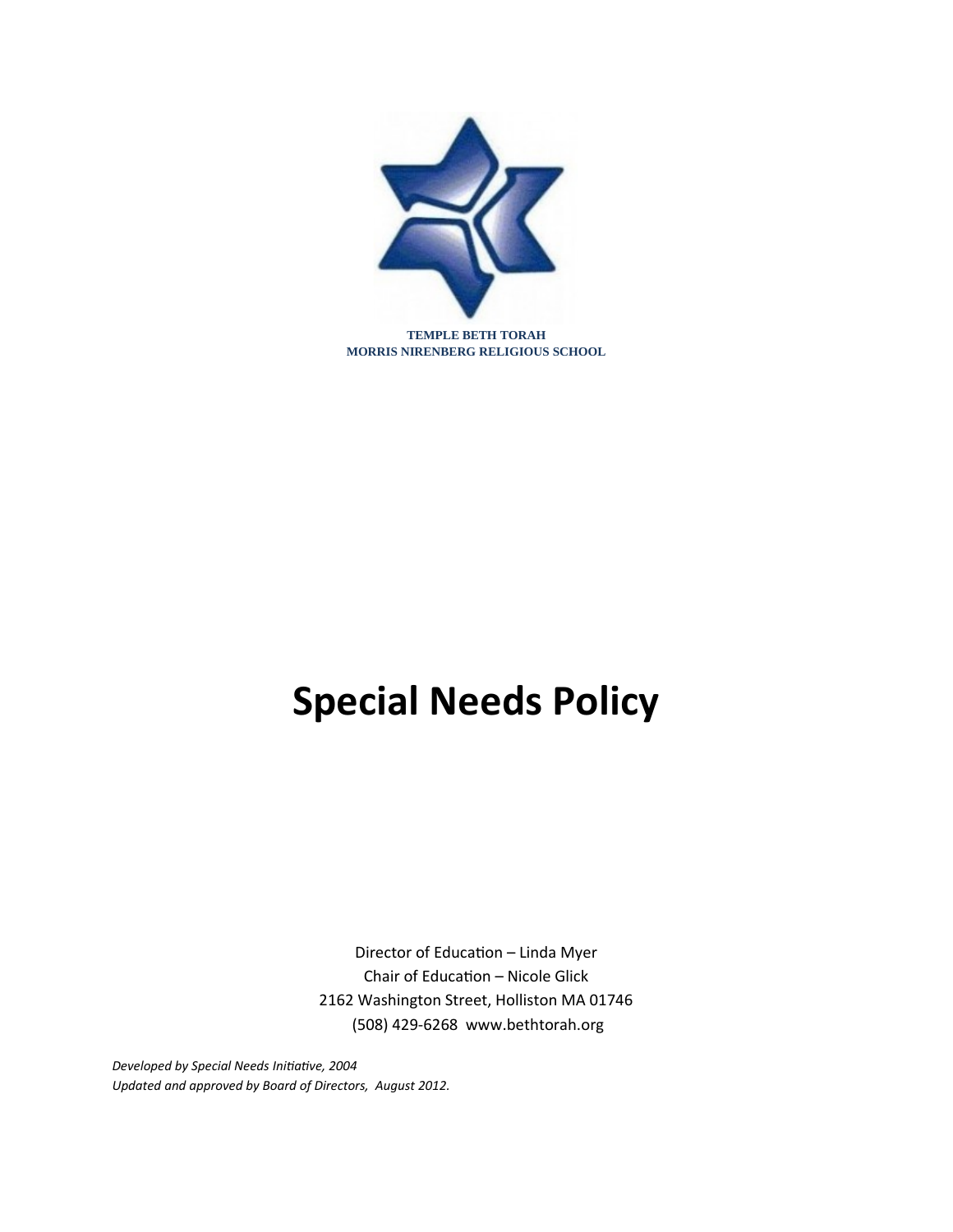# **Commitment**

Temple Beth Torah's Morris Nirenberg Religious School is committed to ensuring that all our children achieve Jewish educational success in a personal and meaningful way. This special needs policy reflects an approach in which students are treated with respect and acceptance regardless of their learning style or ability. Individual learning styles and personal differences are accepted and valued. The end result is an enriching educational experience and a culture that fosters mutual respect and a sense of community.

#### **Vision**

Our vision is to provide religious education experiences to children with a variety of learning styles in a way that maximizes their personal development of a Jewish identity. Temple Beth Torah Religious School is committed to supporting reasonable adjustments to the learning process in order to promote success. This vision recognizes that, for some students, additional or alternative accommodations within and/or outside the classroom may be necessary.

#### **The Special Educaton Team**

The primary educational team in the Religious School consists of the parents/legal guardians, the teachers, and the Director of Education. Communication, cooperation and collaboration create a successful learning environment subject to reasonable and appropriate limitations.

**Parents/Legal Guardians:** Parents/legal guardians know their children's educational needs. They play a pivotal role on their child's educational team. Parents/legal guardians' responsibilities in the area of his/her child special education include:  $\mathcal{D}$  Request educational adjustments and services through the teacher or Director of Education.  $\mathcal D$  Provide input and materials relating to their child's learning style and needs.  $\mathcal D$  Respond to concerns raised by the class teacher or Director of Education.  $\mathcal D$  Reach agreement with other team members on services and classroom accommodations.

The Classroom Teacher: The classroom teacher is the provider of education for all students. The teachers' responsibilities in the area of special education include:  $\mathcal{D}$  Meet with the Director of Education to discuss the student's learning styles and to plan accommodations to be made in the classroom.  $\mathcal{D}$  Meet with the special education team regarding specific student's needs.  $\mathcal{D}$ Make reasonable and appropriate adjustments to classroom materials and instruction as agreed upon with the parents, the Education Director and other relevant professionals.  $\mathcal{D}$  Bring all concerns to the attention of the parents and the Director of Education.  $\mathcal{O}$  Reasonably modify class, home assignments and learning experiences to accommodate various learning style.  $\circledcirc$ Attend training sessions offered to assist with classroom modifications and individual accommodations.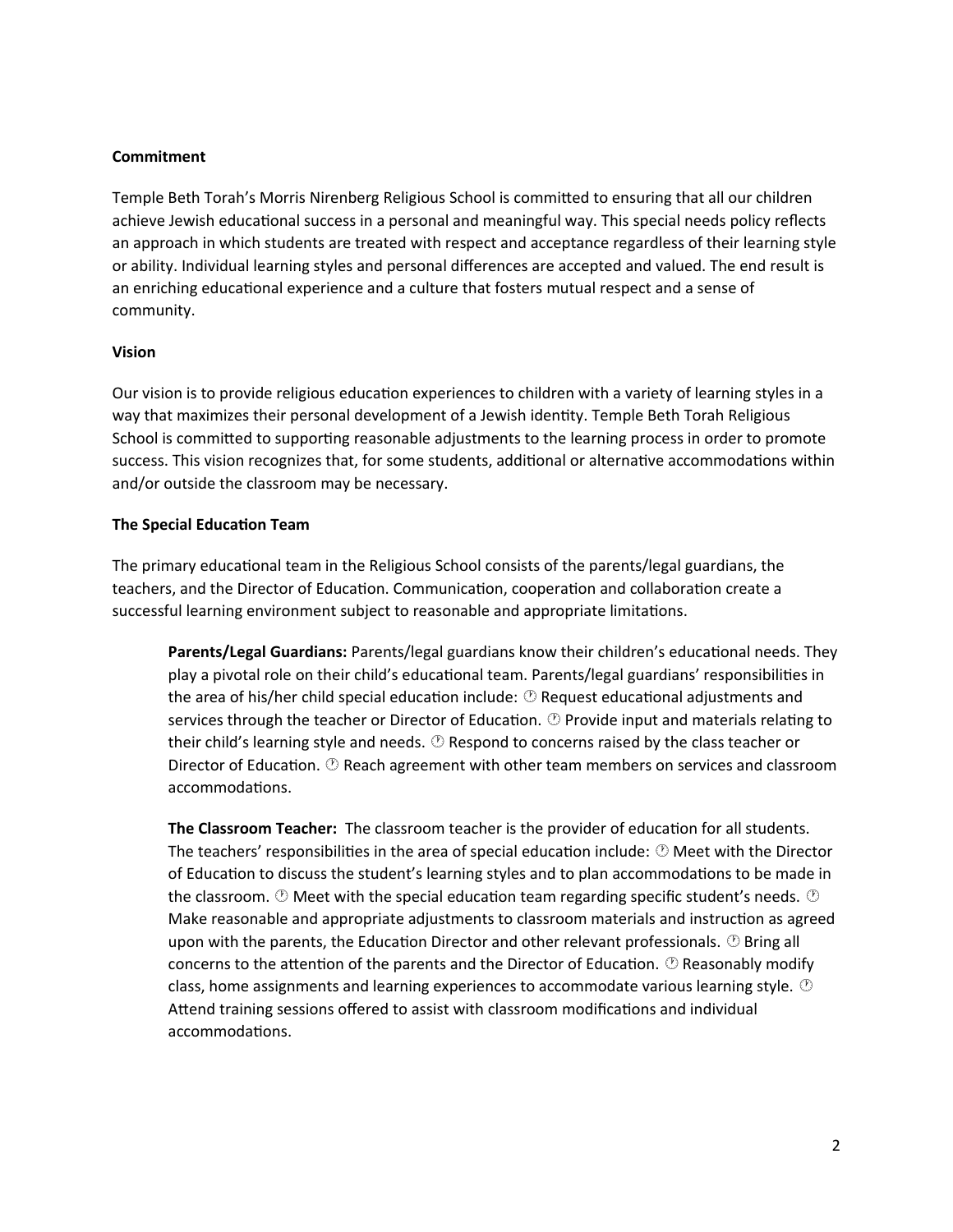**The Director of Education:** The Director of Education oversees the teaching staff. The Director of Education's responsibilities in the area of special education include:  $\circledcirc$  Inform all parents about the opportunities for special education services.  $\circledcirc$  Encourage all parents to share information about their children's individual learning styles.  $\circledcirc$  Discuss with parents how the Religious School can best meet the child's individual educational needs.  $\mathcal{O}$  Discuss special education needs with the teachers on a regular basis and ensure mechanisms are in place to identify "at risk" children.  $\circledcirc$  Review shared materials, which may include public/private school documents or recent evaluations.  $\mathcal D$  Consult with professional and lay staff to formulate educational strategies, accommodations and other modifications to best meet the student's needs.  $\circled{}$  Facilitate agreement among parents, teachers and other relevant professionals about the specific adjustments to be made.  $\circledcirc$  Mobilize resources, including special materials, classroom aides, volunteers and other services, if needed.  $\circledcirc$  Supervise and review the delivery of special educational services, ensuring that accommodations that have been agreed upon are carried out effectively. Follow-up on student's progress.  $\mathcal{O}$  Explore options for special education in-service training for staff.

\* The Chair of the Education committee will identify a committee member who will support the Director of Education in these activities.

#### **Educaton Accommodatons**

While we strive to accommodate many learning styles within the regular classroom, at times other modifications are necessary to help students. These will vary for each student. The Religious School is committed to planning and making reasonable adjustments to lesson plans, instructional materials, classroom presentations and discussions to promote success for students with different learning styles.

There are times when flexible arrangements may be needed. Educational options can be initiated by parents, teachers or the Director of Education. These accommodations can be implemented for the short or long term at any point during the year. Adaptations will be determined through collaboration with parents/legal guardians, student, Education Director, teacher, and other participants as needed.

#### **The Agreement Process**

Collaboration, team work and consensus are essential to the process by which parents/legal guardians and staff reach agreement on needed accommodations. This decision process is to be accomplished in a timely manner, with as much flexibility as possible.

# **Confidentality**

Special education conversations and processes are to be kept confidential between parents/legal guardians and the education staff who have involvement with the child. These may be discussed with other parties with the parents/legal guardians' consent only. All written documentation and discussion regarding the child are kept confidential.

#### **Parents/legal guardians Rights**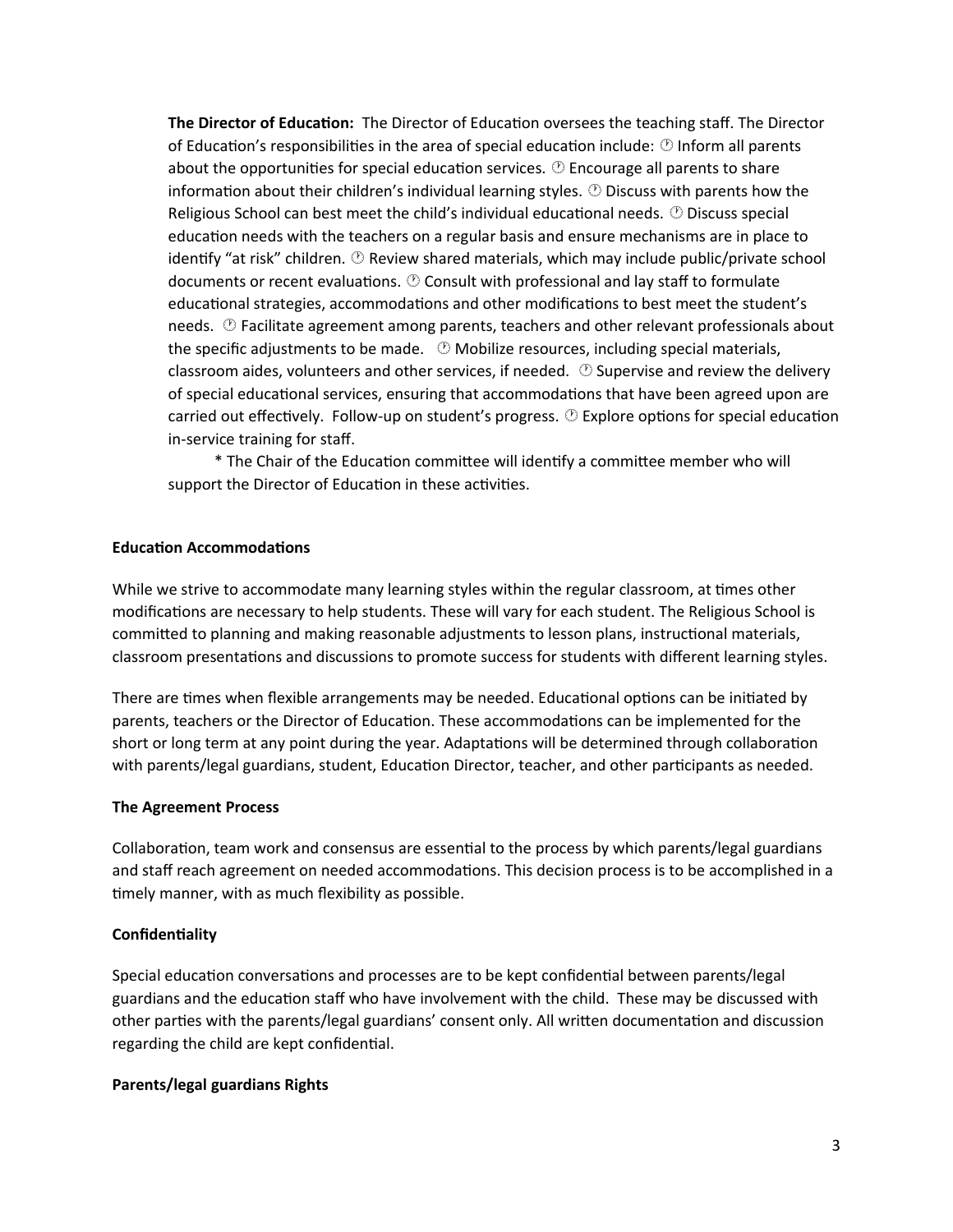Parents/legal guardians should know what special education services the school is planning to provide for their child. Parents/legal guardians have a right to decide whether to accept special education services offered by the school. Parents/legal guardians have a right to meet with the education staff to discuss their child's needs. Parents/legal guardians are strongly encouraged to provide the public school's updated IEP or 504 Plan to the Religious School on a yearly basis.

# **Contact with Outside Professionals**

With written permission from the parents/legal guardians, members of the education staff may consult with outside professionals.

# **Behavior**

Parents/legal guardians may recommend behavior management guidelines and strategies adapted to their child's special education needs. Consideration needs to be given for behaviors that result directly from a disability. The Director of Education and the teacher shall jointly consult on action to be taken in case of behavior problems. The Chair of the Education Committee shall be consulted as necessary.

# **Staff Training and In-Service Programs**

The Director of Education shall arrange for special needs training sessions on a yearly basis. Teachers are expected to participate in these trainings. In addition, teachers are encouraged to take advantage of opportunities for professional development through Jewish conferences for educators and other sources. The amount of training a teacher is expected to complete will vary based on her/his experience and the needs of her/his students.

# **Classroom Aides**

The purpose of classroom aides is to assist the teacher and students in all classroom learning experiences. Religious School cannot provide a 1:1 aide for any one child. Aides are assigned to assist the class as a whole with the possibility of particular attention provided to those students who require additional support.

# **Progress Reports and Feedback**

The classroom teacher shall be available for conferences with parents/legal guardians as needed. The education staff shall provide feedback and other pertinent information as concerns develop or as the child's progress changes. The teachers shall provide feedback at least two times per year on the regularly scheduled Progress Reports. If more frequent feedback is deemed necessary a special agreement with the parents/legal guardians, teacher and Director of Education will be developed.

# **Limitatons**

There may be situations where the specific and challenging needs of a child exceed the services that can be reasonably provided in the Religious School. The Director of Education should bring these concerns to the Chair of the Education Committee. Through conferencing with all relevant parties, an agreement will